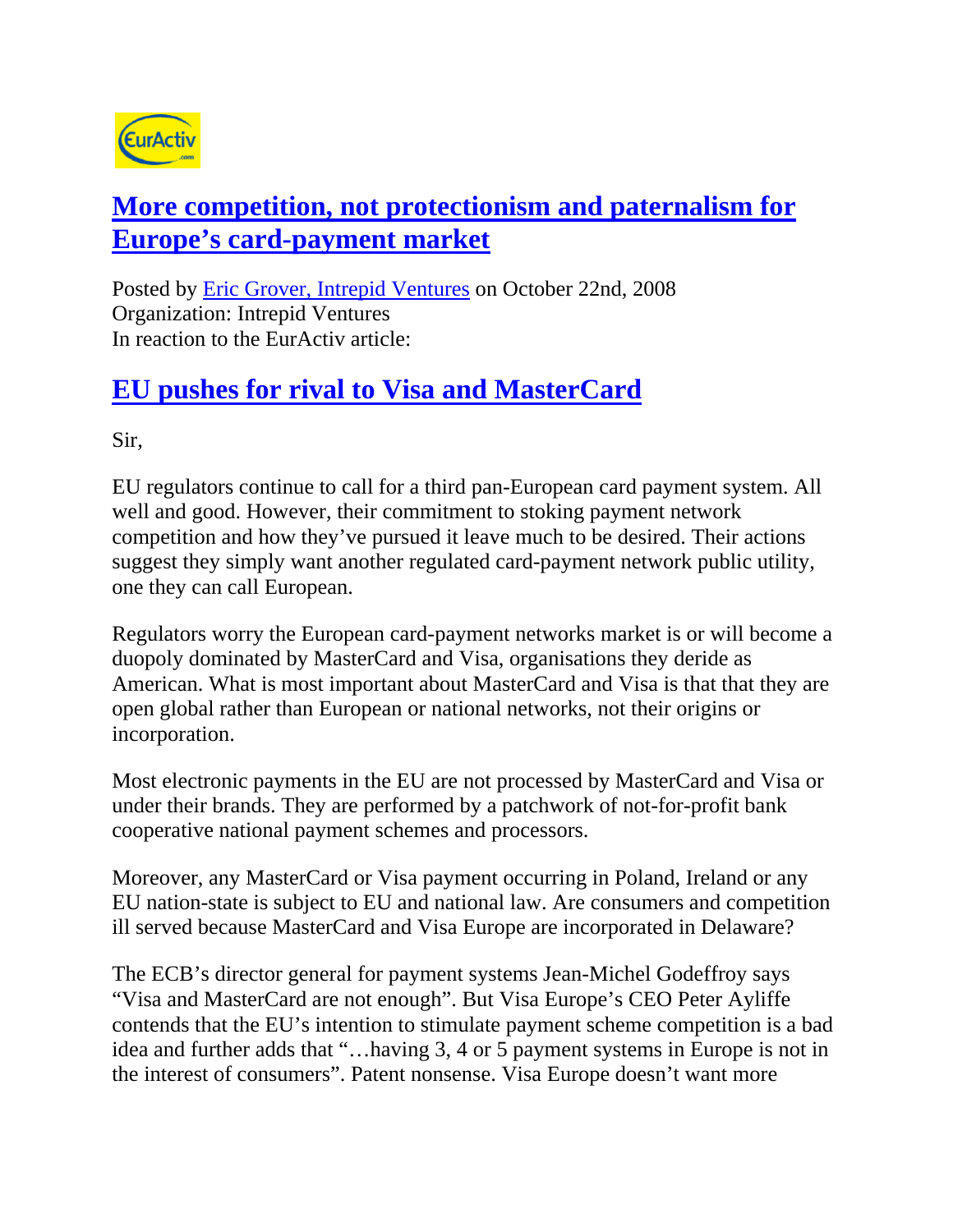competitors. Why would it? No organisation, be it commercial enterprise, nonprofit or government bureaucracy, wants more competitors.

The EU payments market is almost as large as the US, where four full-suite commercial card-payment networks, a handful of national debit networks and a host of challengers, all independent of banks, compete. Some are logical potential competitors to MasterCard and Visa Europe.

But would the EU's regulatory mandarins be happy if Amex and Discover (Diners Club) expanded their networks to challenge MasterCard and Visa in Europe or if First Data which owns the second largest pin-debit network in the US and is Europe's largest and most pan-European payment processor were to roll up legacy national networks to challenge MasterCard and Visa? Probably not, which exposes the rank protectionist and paternalist sentiment animating EU regulators.

Godeffroy worries Visa Europe is American. If so, so what? But, setting aside its incorporation and licensing agreement with Visa Inc., its owners are European banks and its management and delivery systems are substantially in the U.K. The chairman of Spain's largest network ServiRed and Visa Europe board member José Gabieras suggests it is Visa Europe's put option to sell itself to Visa Inc. that raises regulators' hackles. Whether it had a put or not it could always sell itself to Visa Inc., as could ServiRed and other national networks.

Two prospective European contenders have captured the regulators' eye.

A loose ad hoc group of Dutch, Italian, French and German banks – with the Germans seeming keenest, have discussed establishing a new payment scheme, 'Monet'. But why would banks cough up  $\bigoplus$  billion plus in capital to launch a new network unless they were free to run it with interchange for their commercial benefit over the long haul?

The second, the Euro Alliance of Payment Schemes (EAPS) coalition might require less investment because it harnesses existing payment networks. Nonetheless to be successful it will need to invest significant capital. EAPS too wants interchange.

What could regulators do to catalyse more network competition and electronic payments displacement of cash?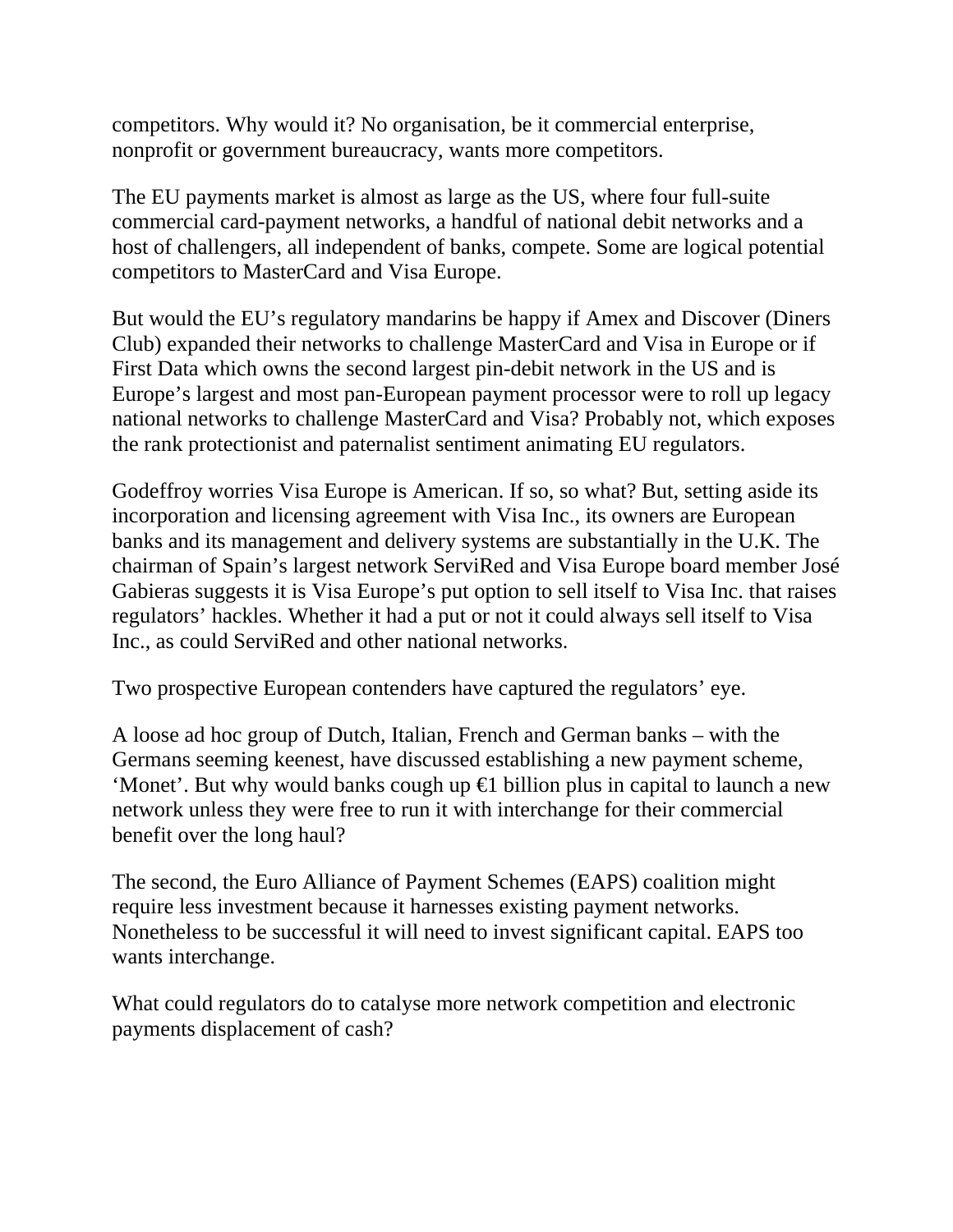They could jawbone banks to spin off and commercialise their payment networks, encourage American and other firms best able to step up payment network competition in Europe to do so, and let networks freely set interchange.

Bank control and association governance of networks inhibit payments competition and innovation.

Regulators could nudge banks to sell Visa Europe to Visa Inc. or alternatively to separately IPO on the LSE, and to spin off national payment networks such as Carte Bancaire, EC, PIN, Bancopagomat and Multibanco. In the event, they should make clear they would welcome full-suite global payment networks with thin European acceptance, such as American Express and Discover, and private equity firms, acquiring national payment networks.

Free to compete, a consolidation of national continental networks ought to be commercially viable.

EU and many national regulators have curbed interchange, a critical pricing system networks use to balance the interests of the acceptance and spend sides of the network and thereby maximise transactions. Regulators should rescind interchange price controls. They suppress payment network and issuer competition and innovation, which work at cross purposes with increasing pan-European payment system competition and innovation and reducing cash.

Cash use in many EU markets is not declining. The grey economy in the EU is significantly greater than in the U.S. Of course different taxes and cultures play a role, but so do interchange regulation and less competition. Interchange funds cardholder benefits. US cardholders pay lower fees if any, and receive greater benefits and are therefore more motivated to use card payment products in lieu of cash.

Regulators want to treat MasterCard, Visa, national payment networks and any would-be pan-European challenger as public. This is not a path to more robust payments competition and innovation.

Knowing the optimal number of networks and resource allocation is beyond the ken of the smartest central planner. It is far better to let a free and dynamic market decide. What regulators can and should do is set conditions under which a free payments market can operate and assure those contemplating deploying capital to expand or cobble together existing networks or develop new ones, they will be free to pursue profits.